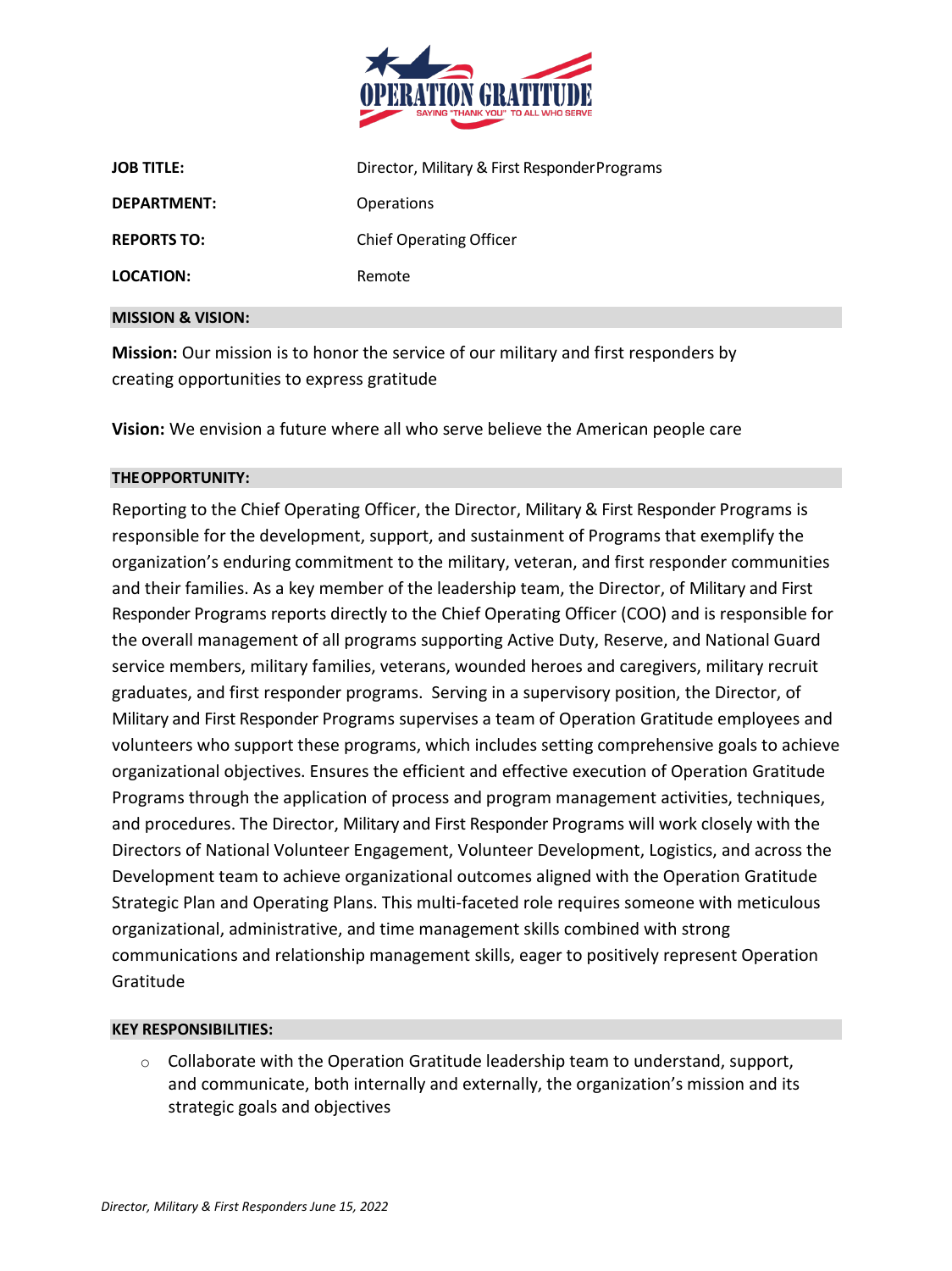- $\circ$  Develop and implement programs that honor the service of military and first responders to ensure they believe the American people care. Continuously evaluate the Programs to ensure the care packages delivered by Operation Gratitude contain items that are valued by the recipients.
- o Translate organizational vision into actionable goals and objectives for Operation Gratitude Military and First Responder Programs aligned with the Strategic Plan and Dynamic Operating Plan.
- o Develop and manage partnerships with key stakeholders across the national, state, and local level with military and veteran organizations such as the Department of Defense and the Department of Veterans Affairs; individual service components and installation commands; veteran service organizations (VSOs) such as the American Legion, VFW, and other best-in-class military and veteran nonprofits; as well as national, state, and local first responder agencies.
- $\circ$  Communicate effectively, both orally and in writing, to advise the CEO, COO, and key members of the leadership team on all activities, events, and opportunities and challenges associated with Operation Gratitude's' Military and First Responder Programs.
- o Directly supervise the Program team's operations and employee productivity, focused on teamwork to ensure team members thrive while achieving organizational outcomes. Ensure effective professional development, performance management, and retention ofsubordinates.
- $\circ$  Plan, coordinate, and execute the Programs staff budget, ensuring strict accountability and faithful stewardship of all resources allocated to these programs.
- o Lead, plan, and execute Care Package Assembly events, which ensure the timely delivery of care packages to recipients at defining moments.
- o Prepare timely and accurate reports, presentations, and other correspondence as applicable to the performance of duties.
- o Significant travel is required in this position.
- o Perform all other duties as requested.

# **QUALIFICATIONS and EXPERIENCE:**

- Bachelor's degree or equivalent experience
- Five years of experience in program coordination/management in the non-profit arena, volunteer services, or fundraising is preferred.
- Passionately embraces the mission and values of Operation Gratitude and conveys sincere compassion for and understanding of the Military and First Responder communities
- Appreciates the spirit of volunteerism and understands the critical role that volunteers play in the achieving the organization's mission
- Demonstrates strong leadership and management skills including planning, coordination, and supervision. Highly organized, self-motivated, and able to effect change
- Excellent interpersonal; oral and written communication skills; and public speaking skills
- Familiarity with Salesforce, Microsoft Office Suite, and Google Workspace